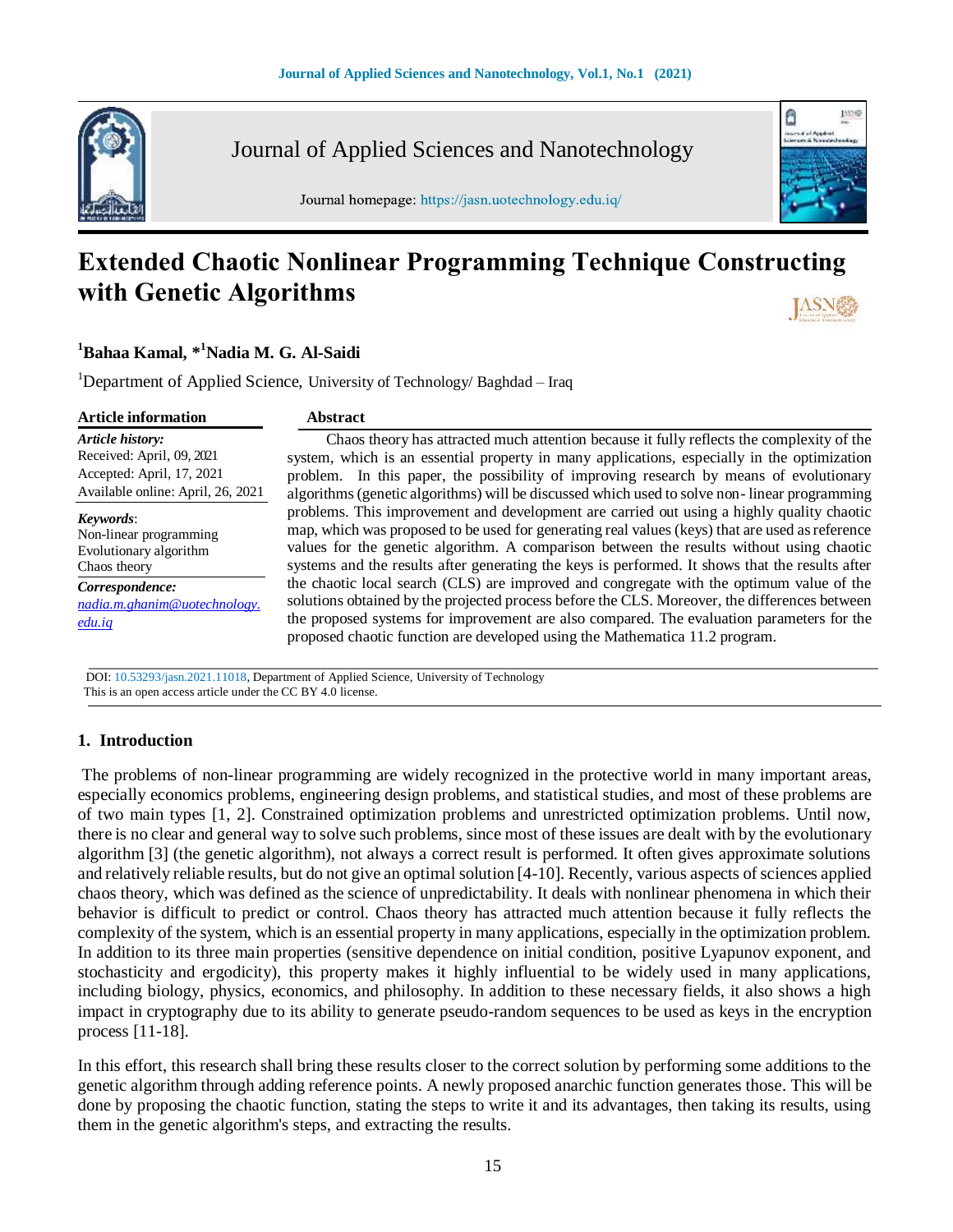This paper is organized as follows: Section 2 presents some background concepts about chaos theory and evolutionary algorithms. The proposed chaotic function with the steps of the proposed approach is discussed in Section 3. Section 4 outlines the algorithm of the proposed approach. The evaluation aspects of the proposed chaotic function with the key generation are examined in Section 5. Section 6 discussed the results and concluded the paper.

#### **2. Preliminaries**

#### **2.1 Evolutionary algorithm (genetic)**

The Holland scientist introduced the genetic algorithm in 1970; it is used to find a global or semi-global solution to the proposed problems. This is done by starting with a group of possible solutions. Then several operations applied to them (selection, mutations, and crossover) to create a new generation of chromosomes, which is expected to be of higher quality than the first generation. These operations are repeated many times and the development of generations of chromosomes until they are completed obtaining the best chromosome as an optimal solution.

#### **2.2 Chaos theory**

Chaos theory is concerned with studying the behavior of functions subjected to deter- monistic laws and accurate results. They are shown messily, not subject to arrangement and expectation. However, they are highly accurate and influenced by the most specific factors. A wide range in many applications, is presented recently. A messy function is classified into two main types of continuous-time: the primary time factor for such a function in which the results depend on the amount of time that the function takes to operate. The other type is the discrete-time, which depends on the repetition of the results of the map, added it as inputs to the map again, and continues, like this for a large number of iterations; the researcher neutralizes that the number of repetitions is more significant the accuracy of the results is much better.

#### **2.3 Nonlinear programming issues**

The general structure of the issue NP is given by the conclusion [2], for an objective function  $\varphi(x)$ , the inequalities constrains  $\Upsilon(x)$ , the equalities constrains  $\ell(x)$  and the decision vector variables  $x = (x_1,..., x_n)^T$ , we have the optimization problem.

 $Min \varphi(x)$  $s.t. \quad \mathbb{E}[i(x) \leq 0, \ i = 1, ..., p]$  (1)  $\ell j(x) = 0, \quad j = 1, ..., q$  $x^l \leq x_n \leq x^u$ Where  $x_n \in [x^l, x^u]$ .

#### **3. The suggested procedure**

This topic will discuss the proposed path, which is a merger between the genetic procedure (local research) and the chaos theory. As the basis of the process depends on two main concepts, the first is the gene algorithm, where an approximate solution to the problem is obtained. The second is to improve and bring these solutions to the closest (approximate) correct solution is acceptable using the keys extracted from the chaotic map.

#### **3.1 The first aspect: the genetic algorithm**

#### **Initial population**

The creation of the primitive generation is an expression that selects a set of inputs that are chosen within a set of conditions and basics upon which the problem to be solved depends.

#### **Initial position point**

The system requires at least one visible reference point that is reliable in comparison, transit and development of the next generation of inputs.

#### **Repairing**

This part is to fix the inputs that are not targeted in the previous step, amend and make them executable by the achievement in the next iteration. This was done by relying on the initial reference point to be installed.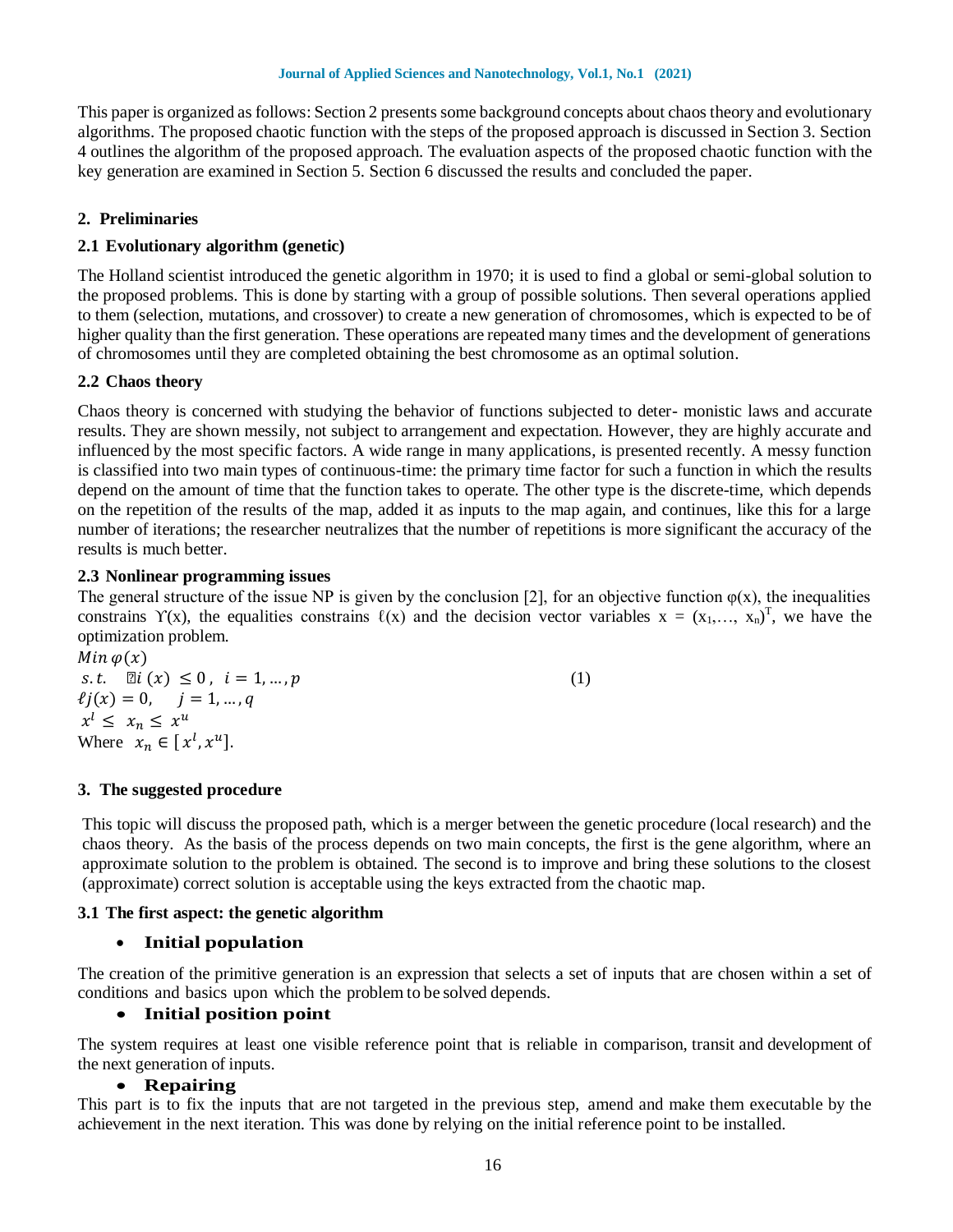#### **The fitness is evaluated**

In the evaluation stage, fitness for chromosomes is calculated, and its efficiency in crossing the next stage of the algorithm and knowledge of the active chromosome, which approaches the ideal solutions to the problem.

#### **The creation of a new generation**

The new generation is formulated by using a set of processes (arrangement, selection, intersection, and mutations).

#### **3.2 The second aspect of the algorithm**

The solution using genetic algorithm leads to an optimum approximate solution  $x^* = (x_1, x_2, \ldots, x_n)$ , and these results are improved and rounded to an optimal and closer solution by using the modification by the chaotic local search (CLS) in the medium of modification of the values of *x*. The CLS technique is described asfollows:

#### **Define the scope of chaotic search**

The scope of chaotic search is [*a*i, *b*i],  $i = 1, 2, ..., N$ , it is determined by  $x_i^* - \varepsilon < a_i$  and  $x_i^* + \varepsilon > b_i$ , where  $\varepsilon$  is stated radius of CLS.

#### **Creating chaotic Values**

In this stage, different chaotic maps to generate a chaotic random numbers  $z^k$  are introduced.

# **Chaos variable maps into the modification range**

Chaos variable  $z^k$  is recorded into the modification range of optimization valued  $[a_i, b_i]$ , such as:

$$
x_i^k = [b_i - a_i]z^k + a_i
$$
  
=  $2\varepsilon z^k - \varepsilon + x_i^*, i = 1, ..., n$   
• Update the best value: (2)

If  $\varphi(x^k) < \varphi(x^*)$  then set  $x^k = x^*$ , else discontinue the iteration.

# **Stopping the CLS**

If  $\varphi(x^*)$  values cannot improve the original results, the chaotic research is stopped and the original values are considered as the closest optimal solution.

#### **4. Communication with Algorithm**

The previous steps can be illustrated as follows.

# **The algorithm**

| CLS technique; Input data set { $x^* = (x_1, , x_n)$ , $\varepsilon, z^0$ } |                                                                      |  |  |  |
|-----------------------------------------------------------------------------|----------------------------------------------------------------------|--|--|--|
|                                                                             | While $\varphi(x^*)$ is upgraded                                     |  |  |  |
| Begin                                                                       | $k=1$ :                                                              |  |  |  |
| Compute                                                                     | $zk$ utilizing the chaotic map in Eq.(2)                             |  |  |  |
| - If                                                                        | $\varphi(x^k) < \varphi(x^*) \rightarrow x^* = x^k$                  |  |  |  |
| Else,                                                                       | $\varphi(x^k) \ge \varphi(x^*)$ , come to an end; and stop at k=k+1; |  |  |  |
| End                                                                         |                                                                      |  |  |  |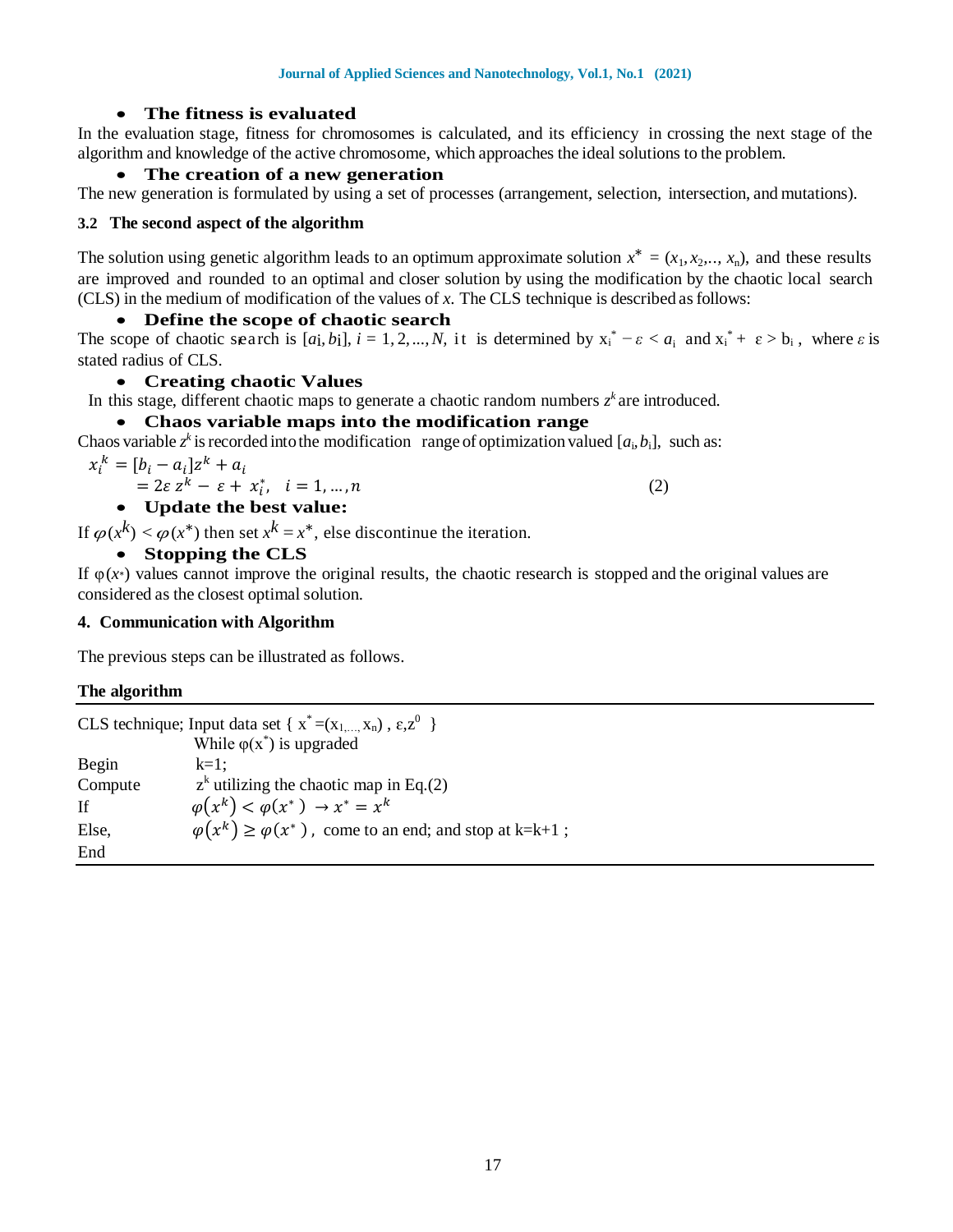#### **5. Create keys using the proposed chaotic map**

Using the proposed chaotic map the value of the  $z^k$  key that will be added to the values of the evolutionary algorithm is created and improved.

#### **5.1 New high chaotic map**

*b*.

A new chaotic function with high messy values was created, and usually this type of function is created by trial and error, the proposed function is described as follows:

$$
x_{n+1} = \exp(ax_n^2) + \sin(b \pi x_n)
$$
 (3)

where  $a \in [0,1], b \ge 1$ . Figure (1) and figure (2) show the approximated solutions for (3) for different values of *a* and



**Figure 1.** The discrete plotting of Eq.(3) when a=0 and for  $b=1,...,4$  respectively. All values of  $x_{n+1}$  approach to 1.



**Figure 2.** The discrete plotting of Eq.(3) when a=1, 0.5 (first column) 0.25, 0.1 (second column), and for b=1, respectively.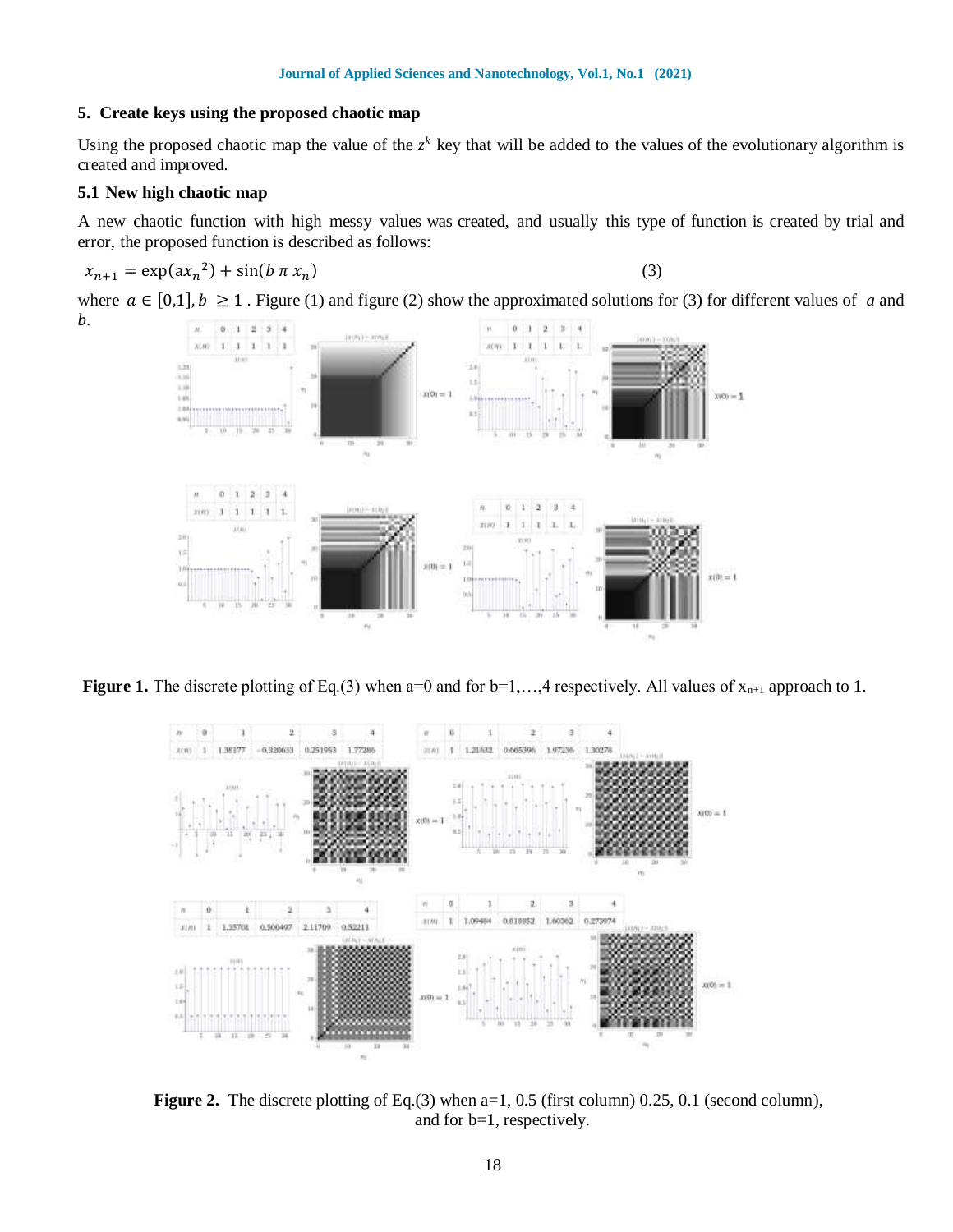All values of  $x_{n+1}$  are decreasing. The chaotic is showed by a set of tests, Lyapunov exponent and bifurcation chaotic behavior appears, and the keys used to improve the genetic algorithm are generated asfollows:

#### **Lyapunov exponent**

The distinctive sign of Lyapunov for a dynamic system is an amount that un- limitedly separates the rate of nearby tracks. Quantitatively, two space paths vary with the primary separation vector  $z^k$  (indicated that the difference can be addressed within linear approximation) at a rate given by

$$
|\lambda Z(t)| \approx e^{\lambda t} |\delta Z_0| \tag{4}
$$

The separation rate can be varied for different directions of the first separation vector. Thus, there is a spectrum of advocates of Lyapunov equal in number to the dimensional dimensions of the phase. The largest of them is commonly referred to as Maximal Lyapunov exponent (MLE), because it defines the concept of predictability of a dynamic system. Positive MLE is usually taken as an indication that the system is chaotic (provided some other conditions are met, for example, phases space pressure). Note that an arbitrary initial separation vector will usually contain some components in the direction associated with the MLE. So, because of the exponential growth rate, the effect of the other exponent will erase over time. The maximal Lyapunov exponent can be defined as follows:

$$
\lambda = \lim_{t \to \infty} \left( \lim_{Z_0 \to 0} \frac{1}{t} \right) \ln \left( \frac{|\lambda z|}{|\delta z_0|} \right) \tag{5}
$$

Eq.(5) can be viewed in a discrete converge to the formula of the iteration fixed point

$$
\lambda = \lim_{n \to \infty} \sum_{j=0}^{n-1} \ln(\varphi'(x_j))
$$
\n(6)

For example, when  $\varphi(x_n)=0.5 x_n^2$ , we have  $\lambda = \lim_{n \to \infty} \sum_{j=0}^{n-1} \ln((x_j))$  (see figure 3).



**Figure 3.** The plot of  $\lambda = x(n+1)$ , where the points are the iteration of fixed points

#### **Bifurcation**

Local bifurcation occurs when (a) the parameter changes the stability of the equilibrium(or fixed point). In continuous systems, this corresponds to the real portion of the eigenvalue of the equilibrium that runs through zero. On discrete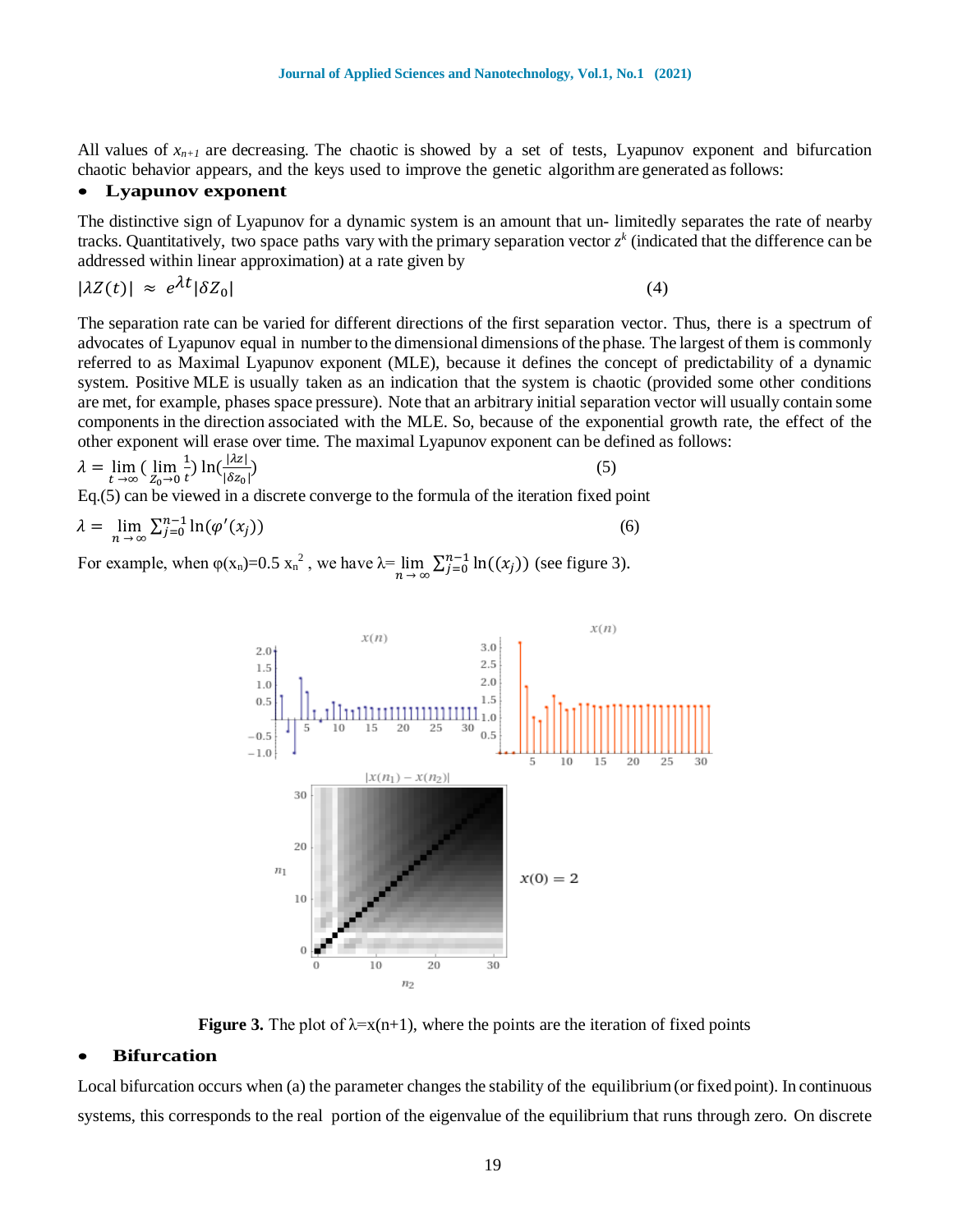#### **Journal of Applied Sciences and Nanotechnology, Vol.1, No.1 (2021)**

systems (those described by maps instead of ODEs), this corresponds to a fixed point with a flout multiplier with a coefficient equal to one. In either case, the equilibriumis non-hyperbolic at the bifurcation point. Topological changes in the system phase image can be limited to random small neighborhoods of branched fixed points by moving the bifurcation parameter near the bifurcation point (local). Technically, keep in mind the continuous dynamic system described by the ODE. By using the logistic map, we have (see figure 4, figure 5)

$$
x_{n+1} = r x_n (1 - x_n) \qquad (n = 0, 1, 2, ...)
$$
 (7)



**Figure 4.** The first row represents the iteration of the Eq. (7) and the limiting behavior, where there is a limit cycle in the iteration 256. The second row indicates the Bifurcation diagram, which is zoomed in the iteration 300 through 450 for the value of  $r=3.5699$ . Followed by the Invariant density  $p=0.005$ , perpetrate trajectories and the last plot is the Lyapunov exponent  $\lambda = -0.000797$ . Therefore, the system is not stable.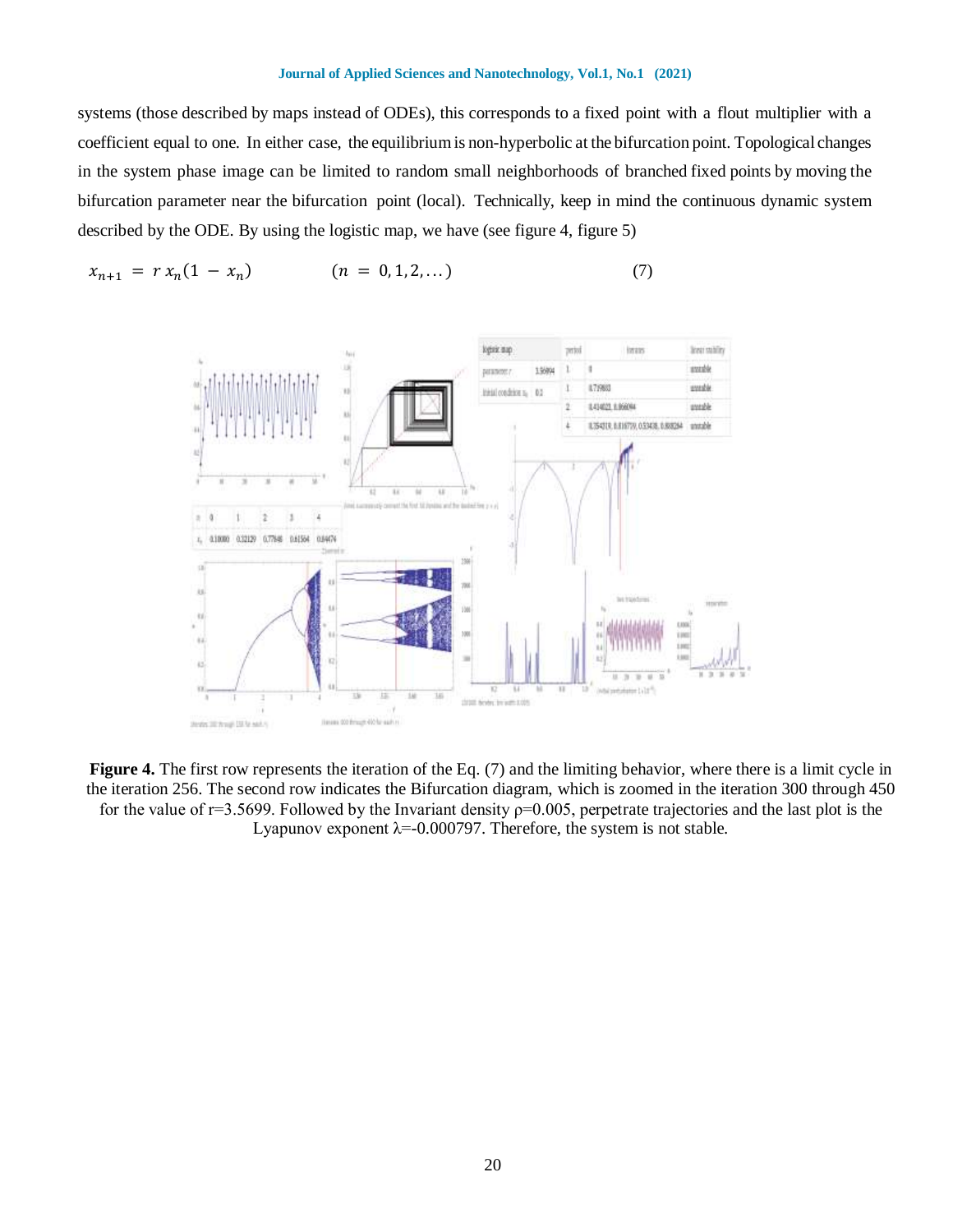**Journal of Applied Sciences and Nanotechnology, Vol.1, No.1 (2021)**



**Figure 5.** The first row represents the iteration of the fixed points of Eq. (7) while, the second row indicates the Bifurcation diagram, which is zoomed in the iteration 300 through 450 for the value of  $r=1.1$ , and  $x_0=0.1$ . Followed by the invariant density ρ=0.005, the perpetrate trajectories and the last plot is the Lyapunov exponent

 $\lambda$ =-0.105. Therefore, the system is stable after one iteration.

| Optimization method using | Global      | The proposed    | The proposed    |
|---------------------------|-------------|-----------------|-----------------|
| different chaotic maps    | solution    | algorithm after | algorithm after |
|                           |             | Phase I         | Phase II        |
| new chaotic map           | $-450.0000$ | $-449.0942$     | $-450.0000$     |
| Chebyshevmap              | $-443.0100$ | $-439.5730$     | $-450,0000$     |
| Singermap                 | $-450.0000$ | $-426.4662$     | $-427.3796$     |
| Tentmap                   | $-450,0000$ | $-449.3676$     | $-450.0000$     |
| Sine map                  | $-310.0000$ | $-309.9009$     | $-309.9984$     |
| Circle map                | 390,0000    | 392.1299        | 391.1724        |
| Piecewise map             | $-180,0000$ | $-176.3826$     | $-177.3475$     |
| Gaussmap                  | $-140.0000$ | $-118.9492$     | $-1$ 19.9198    |
| Intermittency map         | $-330,0000$ | $-329.0428$     | $-330,0000$     |
| Liebovitch map            | $-330,0000$ | $-325.5348$     | $-326.0202$     |
| Iterative map             | 90.0000     | 94.0769         | 93.276624       |

 **Table 1.** Comparison of chaotic genomic algorithm solution and outcome prior to post-CLS.

#### **6. Discussion and Conclusions**

After two applications, two sides, the genetic algorithm and the local chaotic search by applying the messy function. A significant improvement in the results approaching the optimal solutions were achieved. The more the keys are